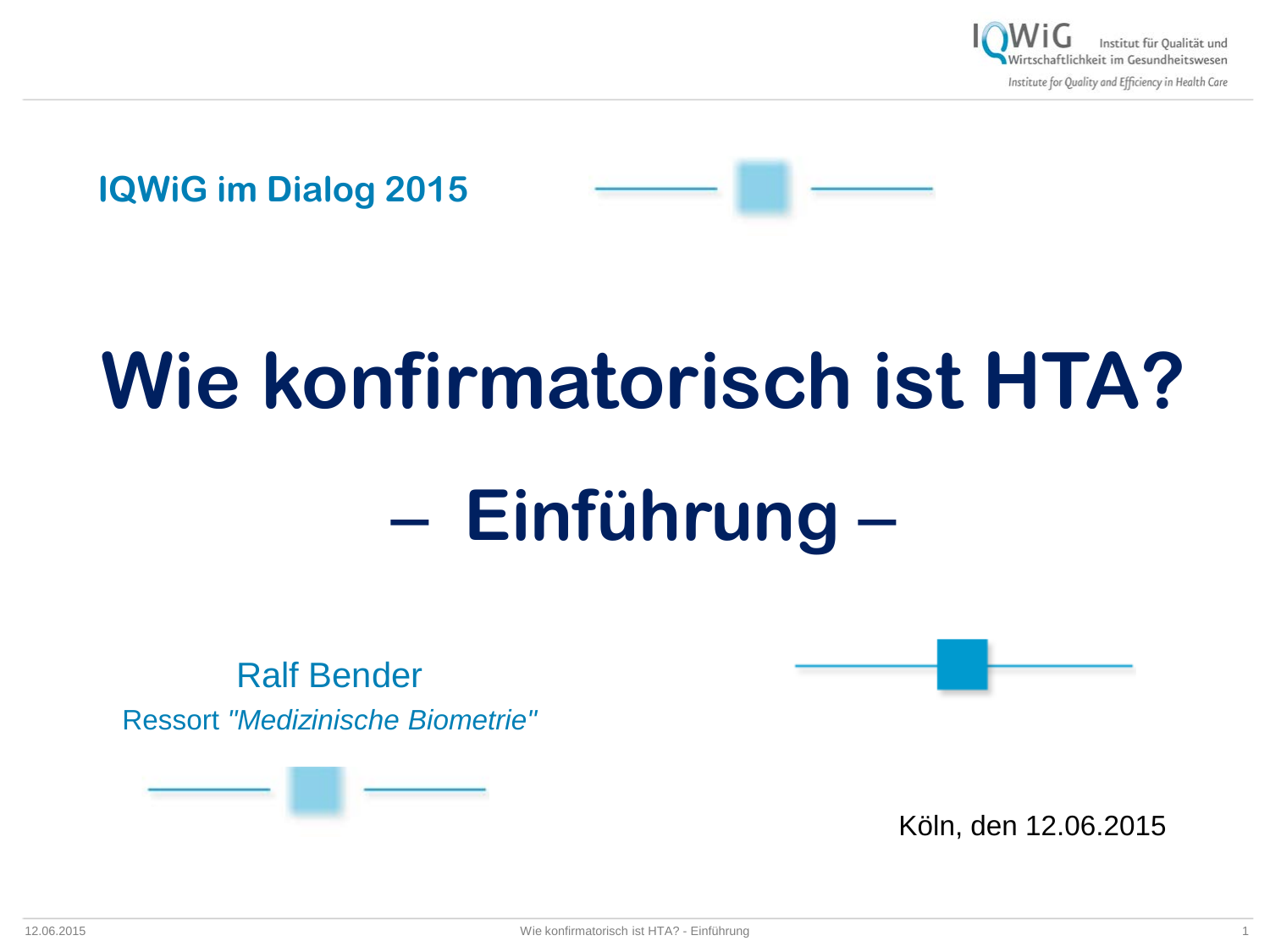#### **ICH Topic E 9 Statistical Principles for Clinical Trials**

Step 4, Consensus guideline, 5 February 1998

- *"A confirmatory trial is an adequately controlled trial in which the hypotheses are stated in advance and evaluated."*
- *"… confirmatory trials are necessary to provide firm evidence of efficacy or safety."*
- *"... exploratory trials may sometimes require a more flexible approach … the choice of hypothesis may be data dependent."*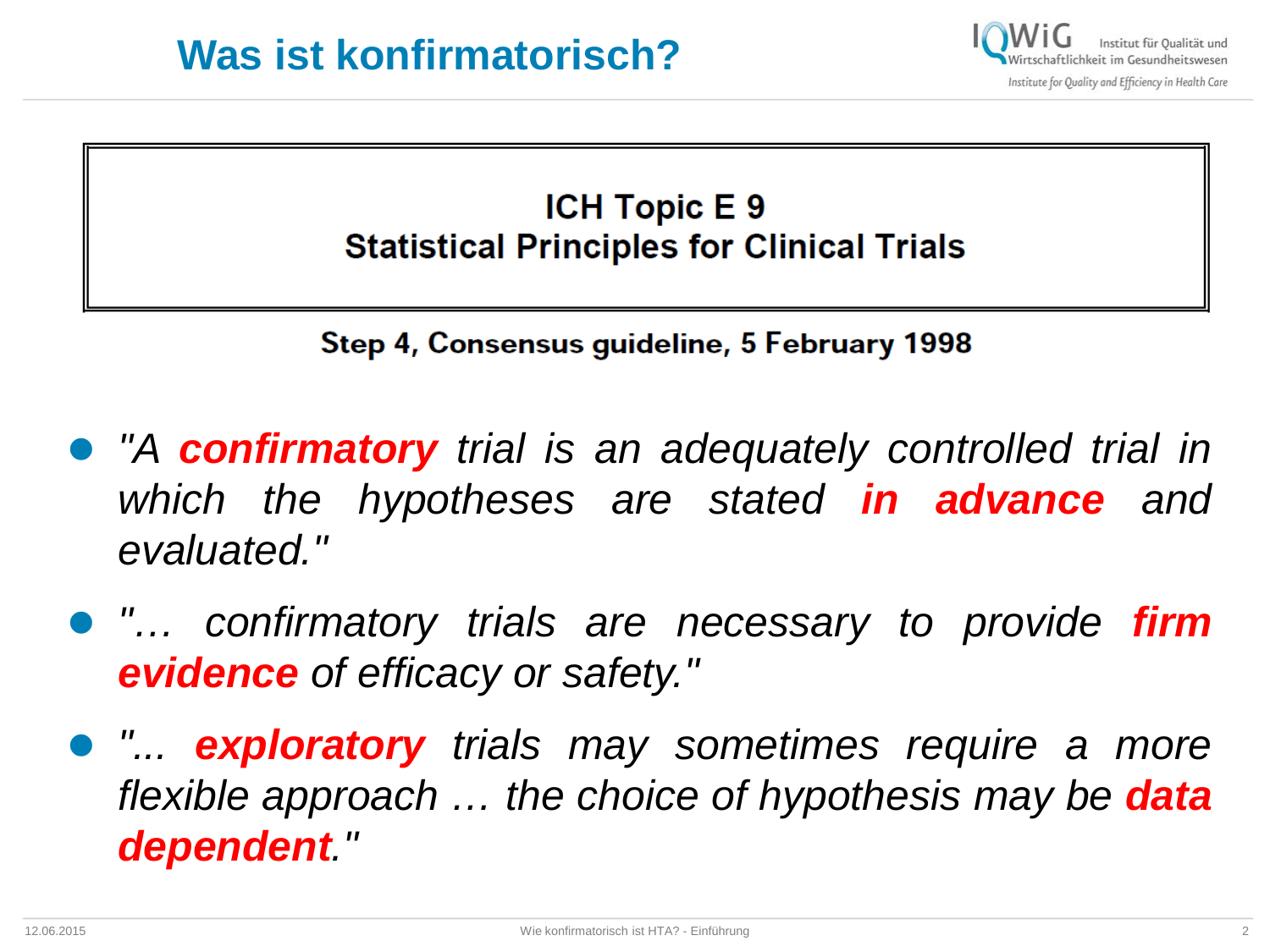



0895-4356(94)00107-3

**J Clin Epidemiol Vol. 48, No. 1, pp. 5-8, 1995** Copyright © 1995 Elsevier Science Ltd Printed in Great Britain. All rights reserved  $0895 - 4356/95$  \$9.50 + 0.00

#### "THE CHALLENGE OF META-ANALYSIS": DISCUSSION. INDICATIONS AND CONTRA-INDICATIONS FOR **META-ANALYSIS**

**NORBERT VICTOR** 

Institut für Med. Biometrie und Informatik, Ruprecht-Karls Universität Heidelberg, Im Neuenheimer Feld 305, 69120 Heidelberg, Germany

- *"The experimental approach is based on the prespecification of the conditions of conduct of a trial …"*
- *"Therefore, meta-analyses are always observational!"*
- *"Consequently, the confidence we can place in results of meta-analyses cannot be the same as that we place in the results of controlled trials, …"*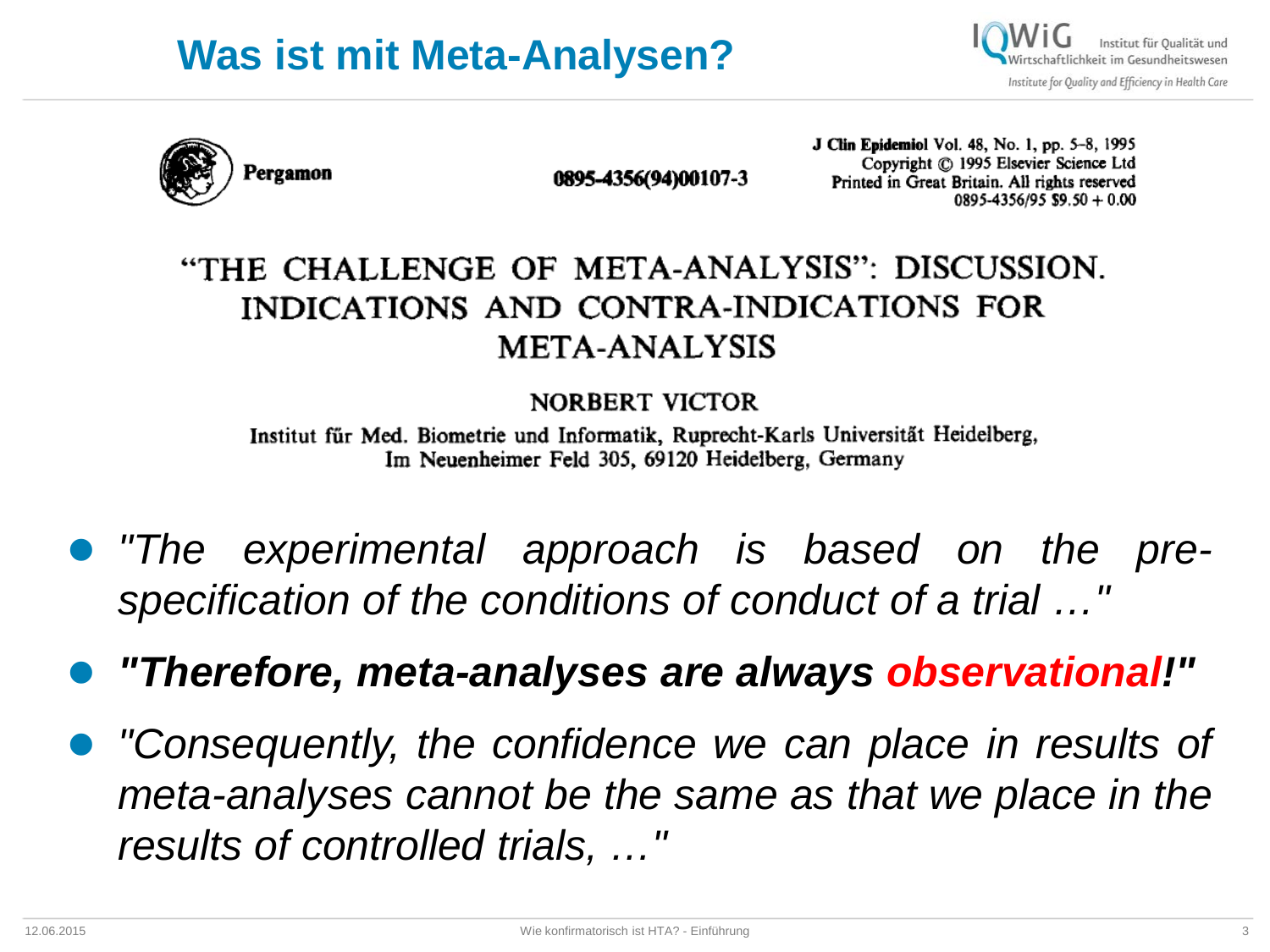#### **Was ist mit Meta-Analysen?**



# Verfahrensordnung



| (4)             |                                 | Bei der Klassifizierung der Unterlagen gelten folgende Evidenzstufen:                                                                                                                                                                               |                     |  |
|-----------------|---------------------------------|-----------------------------------------------------------------------------------------------------------------------------------------------------------------------------------------------------------------------------------------------------|---------------------|--|
| l a             |                                 | Systematische Übersichtsarbeiten von Studien der Evidenzstufe Ib                                                                                                                                                                                    |                     |  |
| I b             | Randomisierte klinische Studien |                                                                                                                                                                                                                                                     |                     |  |
| II a            |                                 | Systematische Übersichtsarbeiten der Evidenzstufe IIb                                                                                                                                                                                               |                     |  |
| II <sub>b</sub> |                                 | Beobachtungs-<br>Prospektiv vergleichende Kohortenstudien                                                                                                                                                                                           |                     |  |
| Ш               |                                 | studien<br>Retrospektiv vergleichende Studien                                                                                                                                                                                                       |                     |  |
| IV              |                                 | Fallserien und andere nicht vergleichende Studien                                                                                                                                                                                                   |                     |  |
| $\vee$          | anerkannter                     | Assoziationsbeobachtungen, pathophysiologische Überlegungen, deskriptive<br>Darstellungen, Einzelfallberichte, nicht mit Studien belegte Meinungen<br><b>Konsensuskonferenzen</b><br><b>Berichte</b><br>Experten,<br>und<br>von<br>Expertenkomitees |                     |  |
|                 | $\rightarrow$ PARADOXON:        | <b>Konfirmatorische</b><br><b>Studie</b>                                                                                                                                                                                                            | <b>Meta-Analyse</b> |  |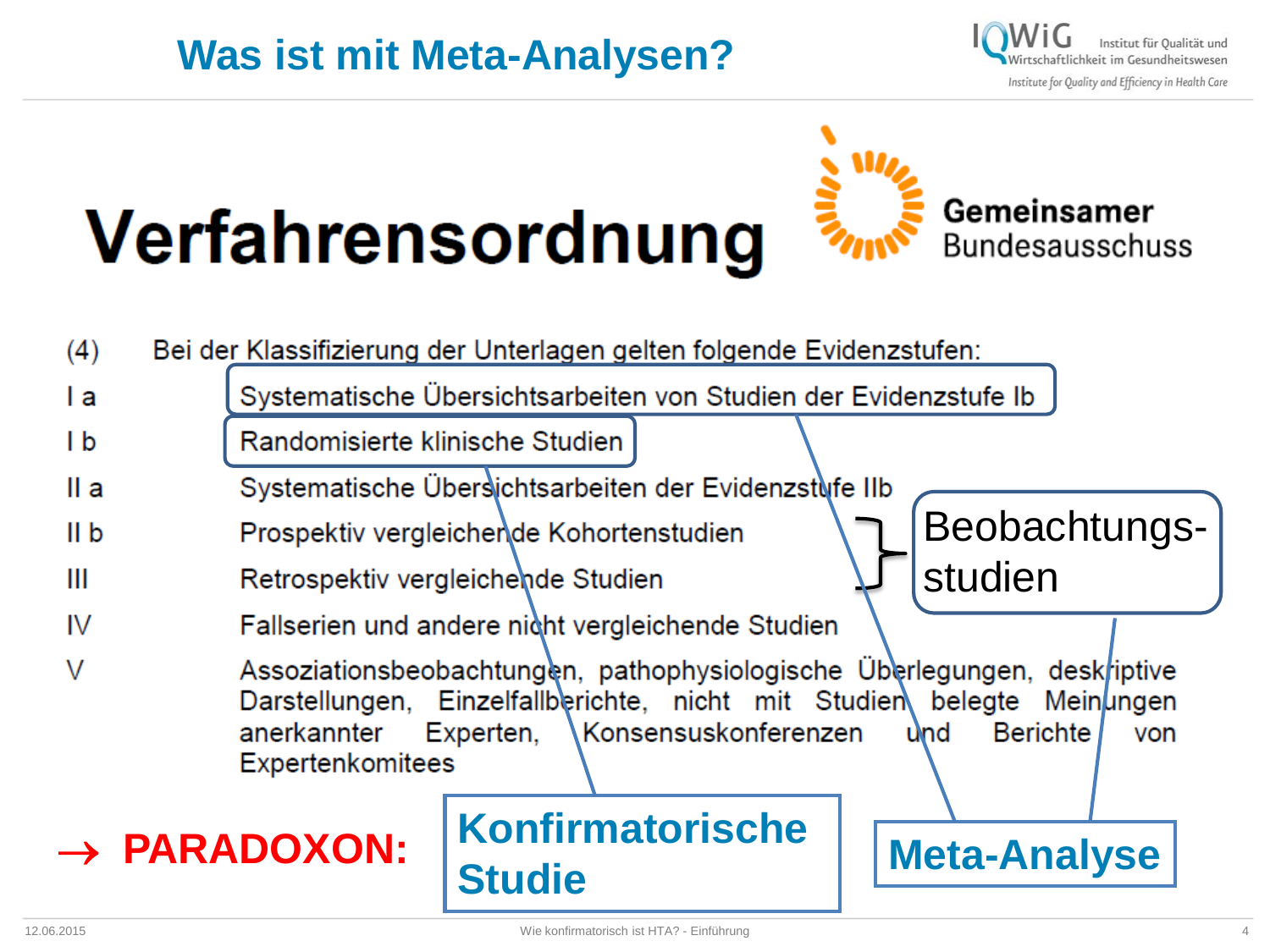

# Eine Analyse der deutschen Zusatznutzen Bewertung gemäß AMNOG am Beispiel von vier als innovativ eingestufter Medikamente

Die sich aus der schwierigen Datenlage ergebenden Probleme führen zu pragmatischen Lösungsansätzen und ignorieren in der Regel biometrische Grundsätze zum konfirmatorischen Nachweis.

Obwohl Daten aus Studien verwendet werden, ist deren Qualität durch Selektionsprozesse in Frage gestellt.

Die Datenqualität rückt in die Nähe der von epidemiologischen Studien.



03. Feb. 2015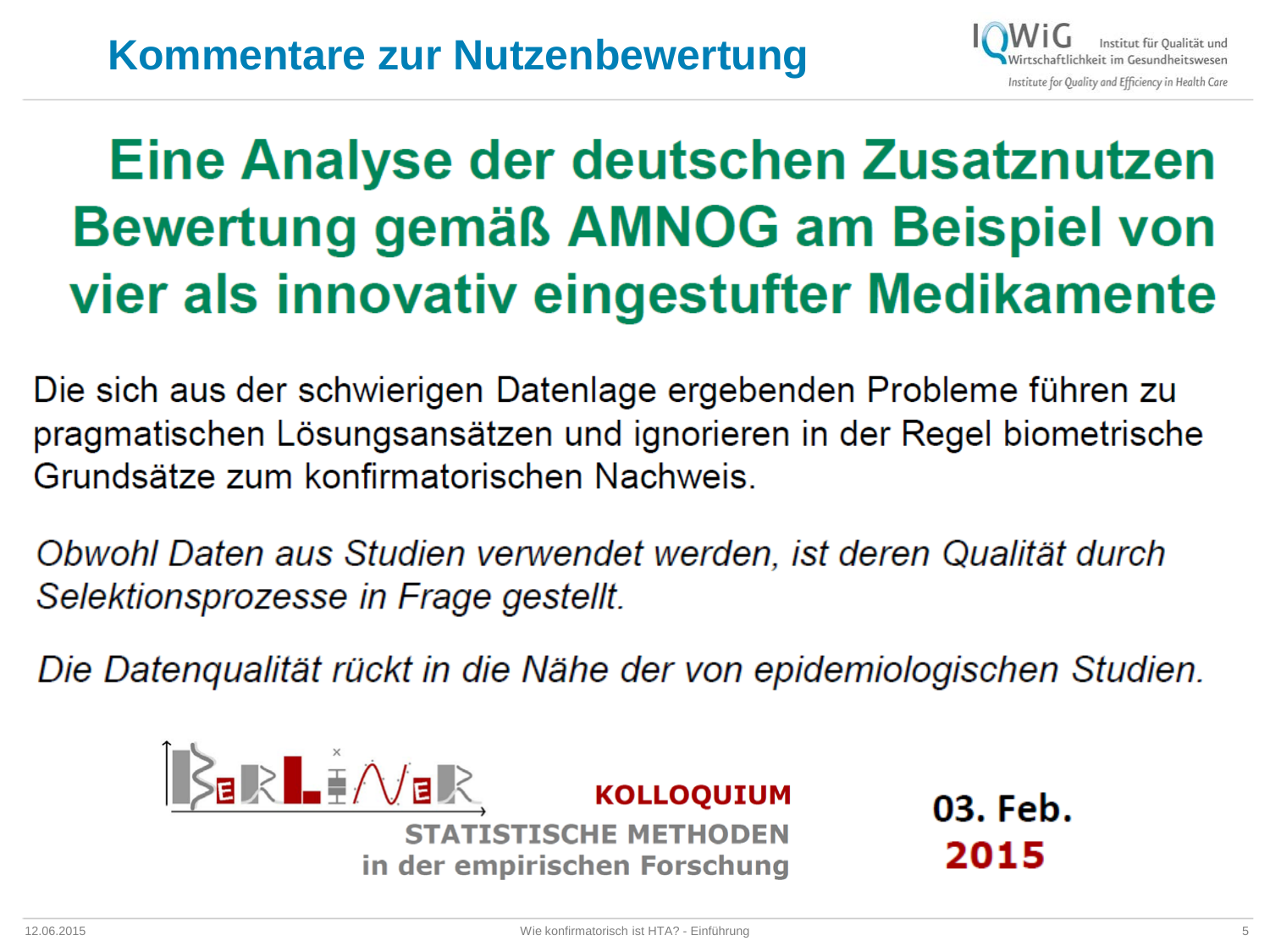## Sind Meta-Analysen orientierend oder konfirmatorisch?

Gaus, Wilhelm; Mayer, Benjamin; Muche, Rainer

Universität Ulm, Institut für Epidemiologie und Medizinische Biometrie, Deutschland

#### Wir schätzen Leben! seit *60* Jahren

60. Biometrisches Kolloquium der Deutschen Region der Internationalen Biometrischen Gesellschaft (IBS-DR)

#### 10. - 13. März 2014 in Bremen

## **Resümee:**

#### **Unsere Fragestellung**

*"Sind Meta-Analysen orientierend oder konfirmatorisch"* 

**bedarf weiterer Bearbeitung !**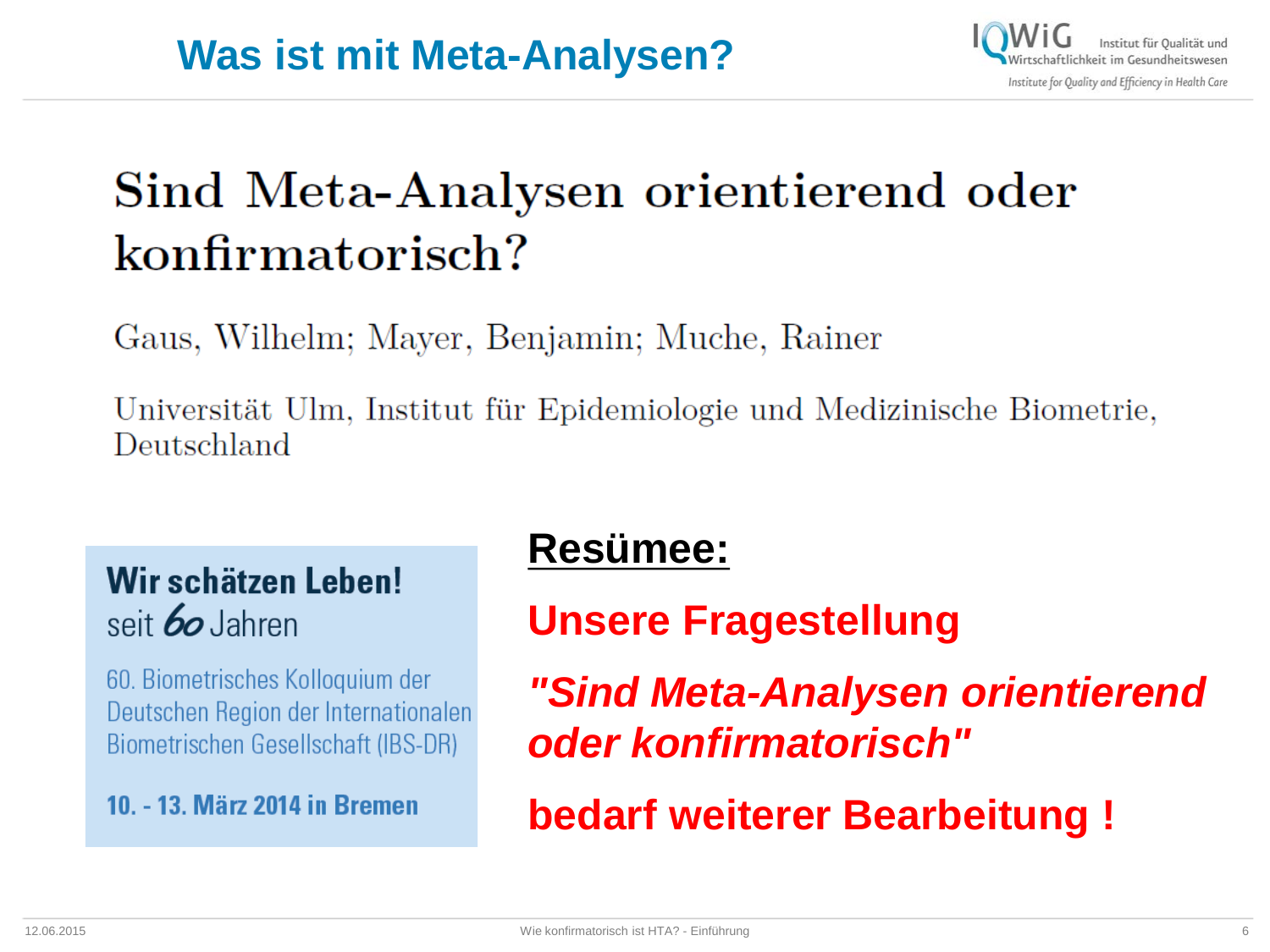



## A practical taxonomy proposal for systematic reviews of therapeutic interventions

Ralf Bender<sup>(1,2)</sup>, Christian Lerch<sup>(3)</sup>

(1) Institute for Quality and Efficiency in Health Care, Cologne, Germany (2) Faculty of Medicine, University of Cologne, Cologne, Germany (3) Department of Pediatric Kidney, Liver and Metabolic Diseases, Hanover Medical School, Germany

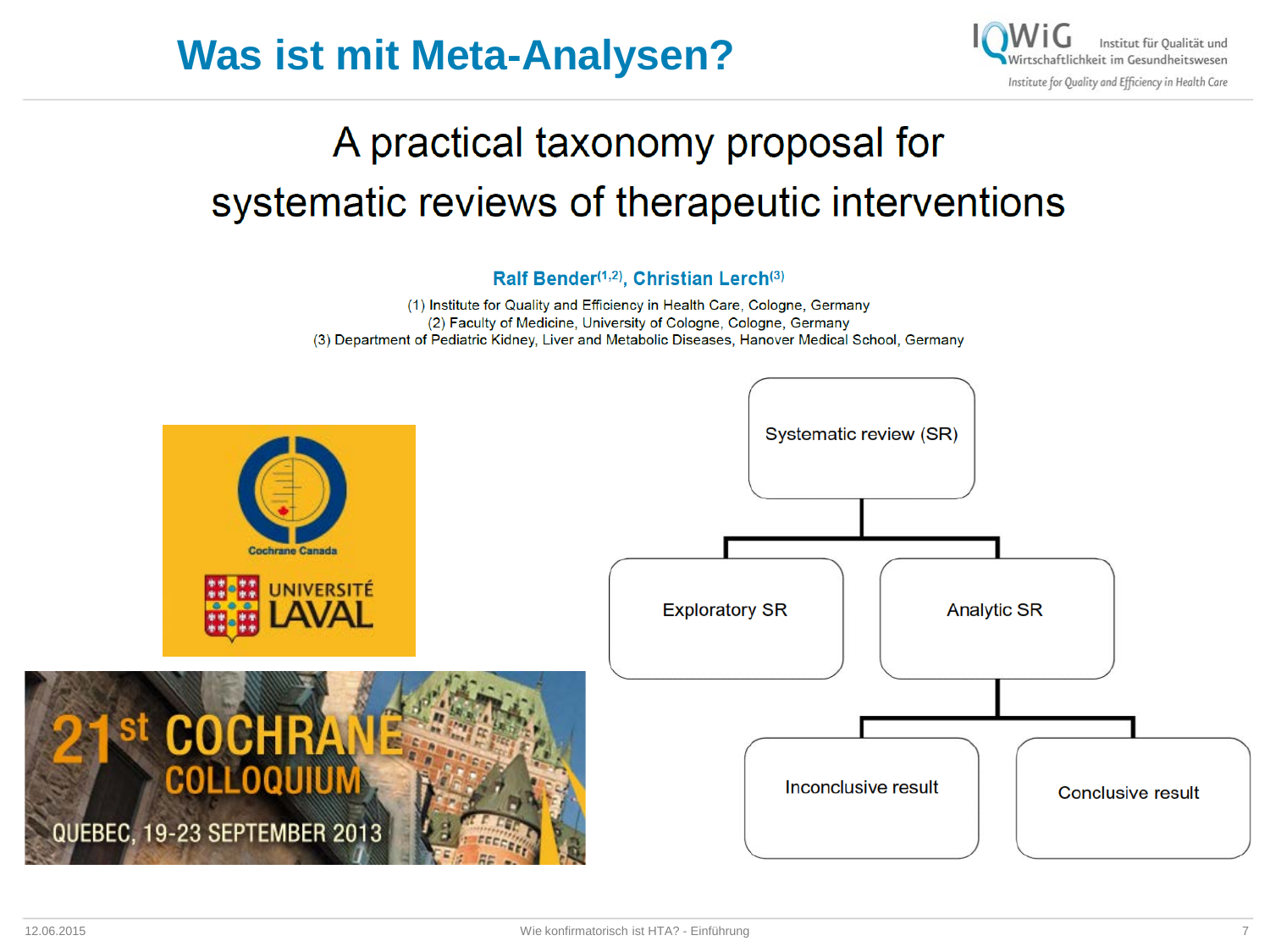#### **Was ist mit Meta-Analysen?**

Institut für Oualität und aftlichkeit im Gesundheitswesen Institute for Quality and Efficiency in Health Care



0895-4356(94)00172-3

**J Clin Epidemiol Vol. 48, No. 1, pp. 167-171, 1995** Copyright © 1995 Elsevier Science Ltd Printed in Great Britain. All rights reserved  $0895 - 4356/95$  \$9.50 + 0.00

#### METHODOLOGIC GUIDELINES FOR SYSTEMATIC REVIEWS OF RANDOMIZED CONTROL TRIALS IN HEALTH CARE FROM THE POTSDAM CONSULTATION ON META-ANALYSIS

D. J. COOK,<sup>1\*</sup> D. L. SACKETT<sup>2</sup>† and W. O. SPITZER<sup>3</sup><sup>†</sup>

<sup>1</sup>Departments of Medicine, Clinical Epidemiology and Biostatistics, McMaster University, Hamilton, Ontario, Canada L8N 4A6, <sup>2</sup>Nuffield Department of Medicine, University of Oxford, Oxford, U.K. and <sup>3</sup>Potsdam Institute of Pharmacoepidemiology & Technology Assessment, Potsdam, Germany

Methodological Guidelines for Systematic Reviews of RCTs:

- **Protocol development**
- Specify hypothesis testing … **a priori** …

…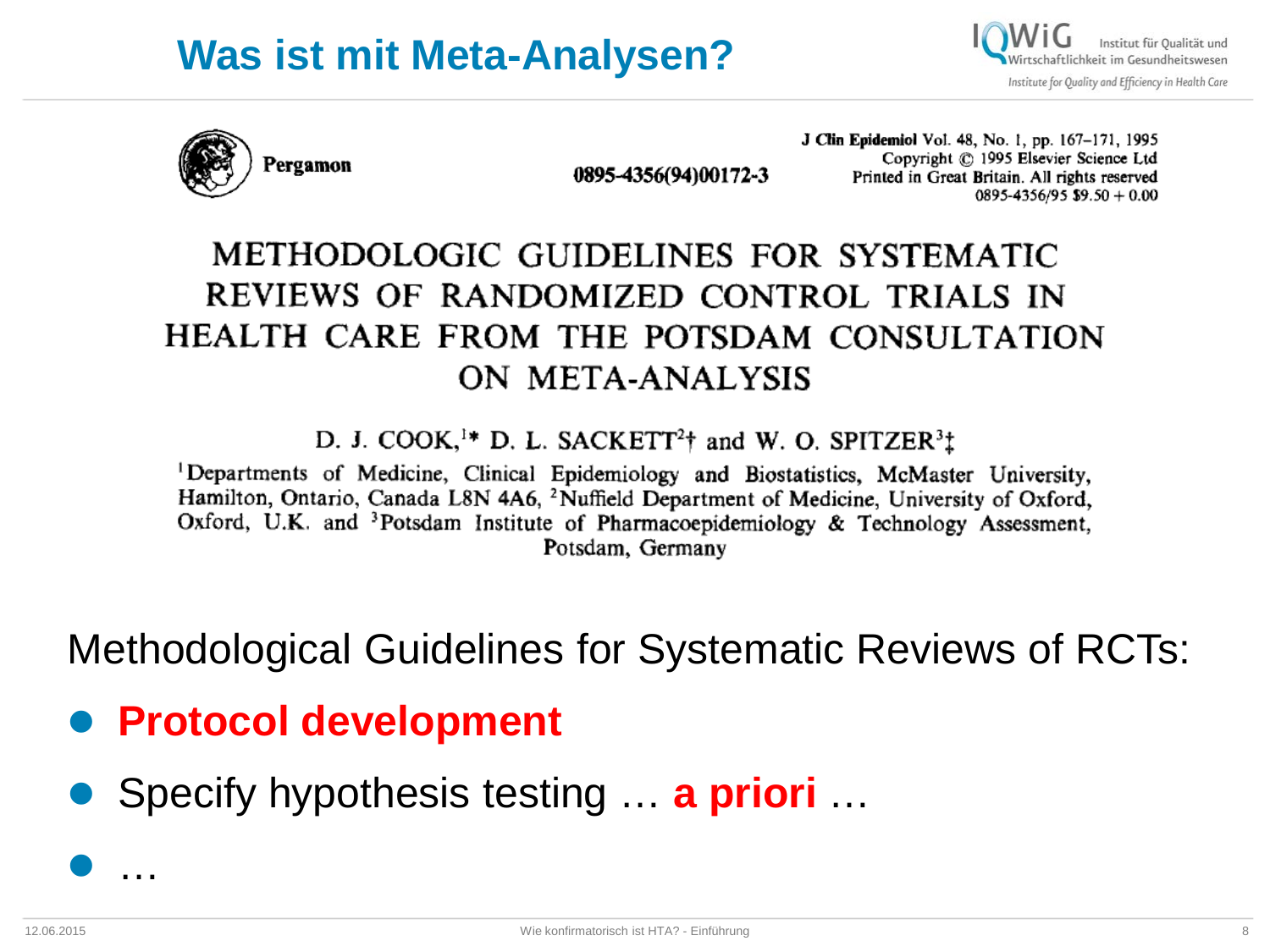

### **Cochrane Handbook for Systematic Reviews of Interventions**



Version 5.1.0 [updated March 2011]

- *"A systematic review attempts to collate all empirical evidence that fits pre-specified eligibility criteria … "*
- *"It uses explicit, systematic methods that are selected with a view to minimizing bias, thus providing more reliable findings from which conclusions can be drawn and decisions made …"*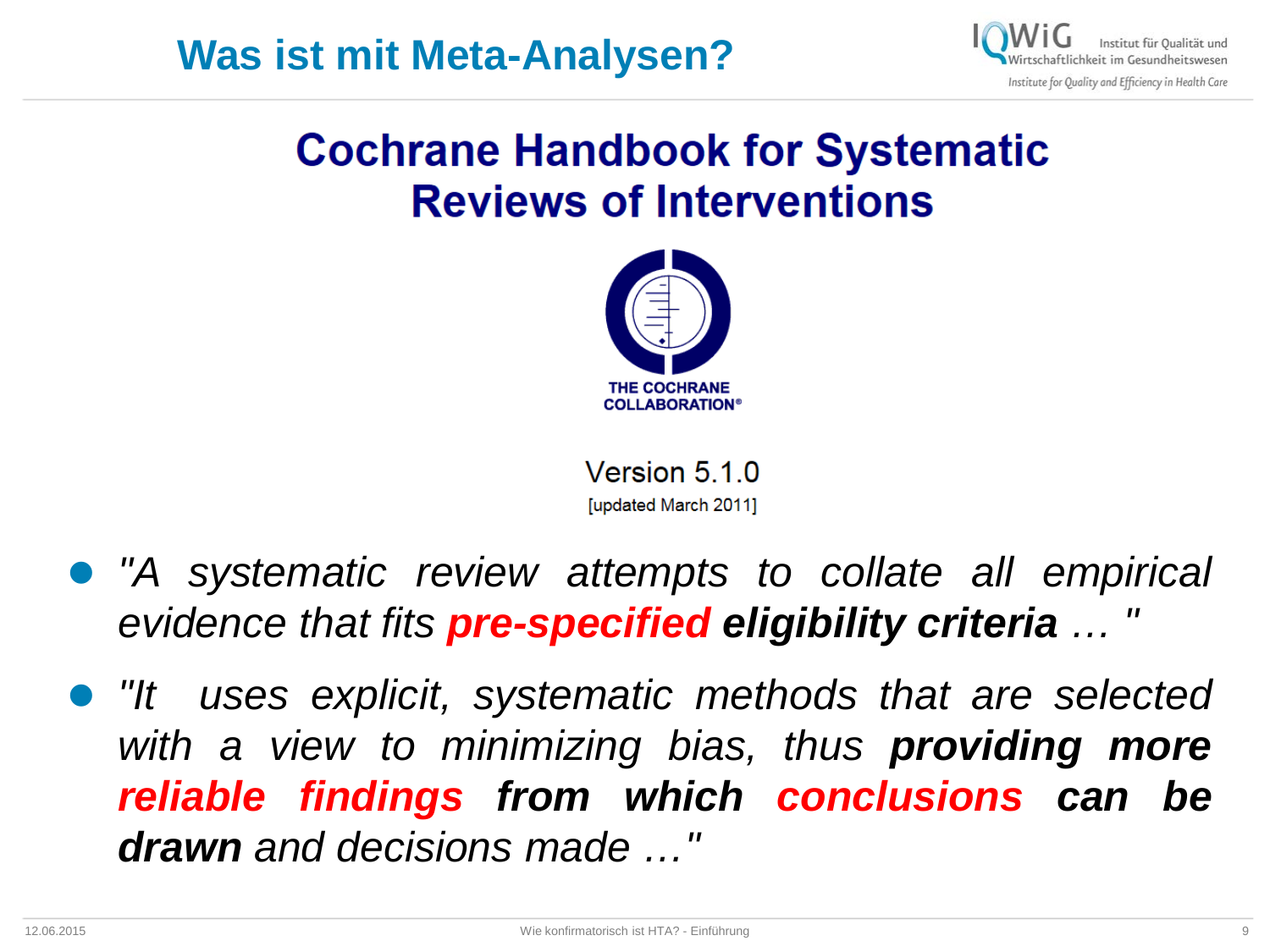## **Stellenwert von HTA Reports**



- Auf Basis systematischer Übersichten WERDEN Entscheidungen getroffen
- Starre Einteilung in

# **konfirmatorisch** (geeignet zur **Hypothesenprüfung**) **ODER explorativ** (geeignet zur **Hypothesengenerierung**) ist im Rahmen von HTA nicht sinnvoll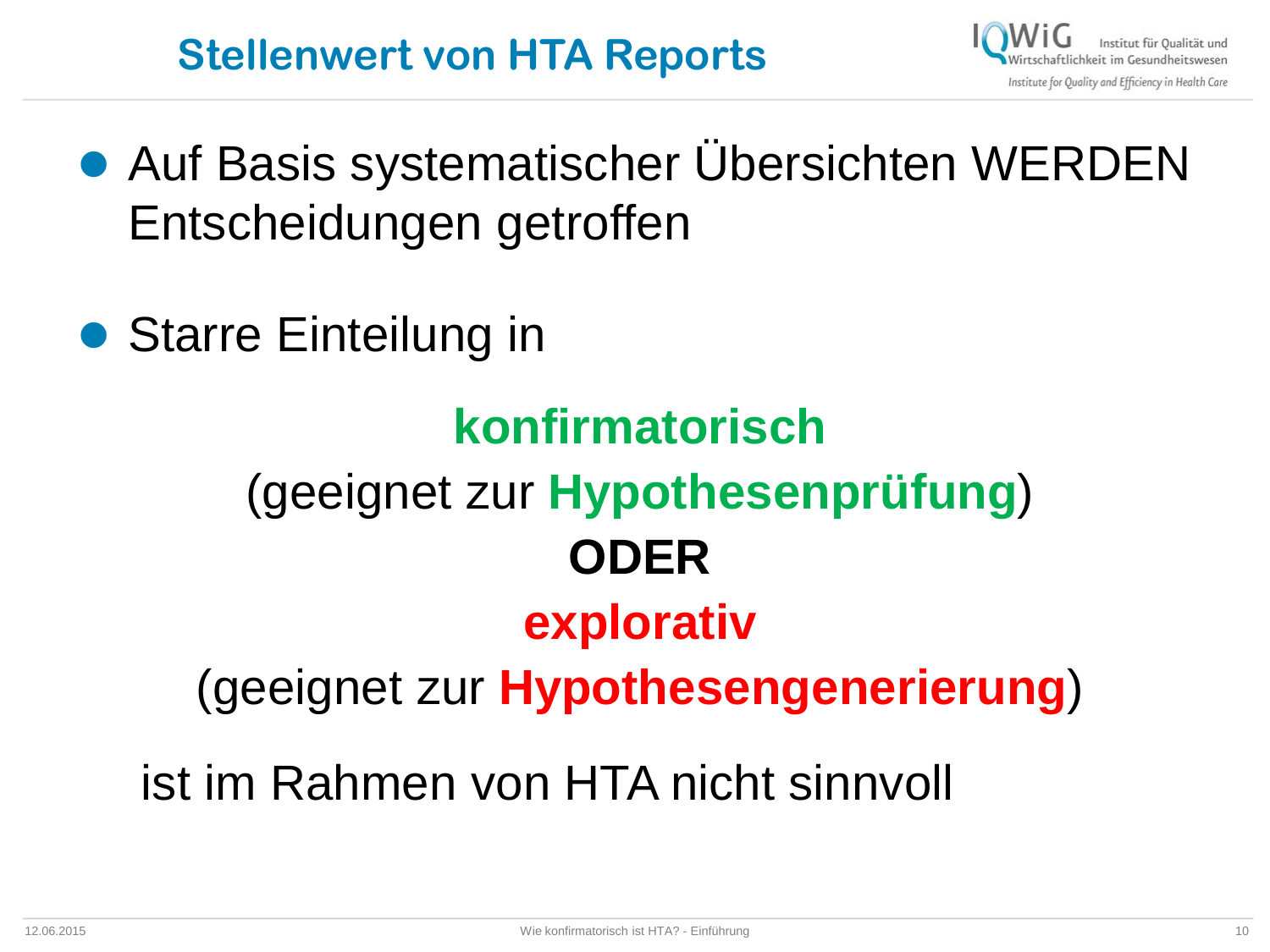

Vielmehr muss diskutiert werden:

- *"Wie konfirmatorisch ist HTA ?"*
- *"Wie konfirmatorisch kann HTA sein ?"*
- *"Wie konfirmatorisch sollte HTA sein ?"*